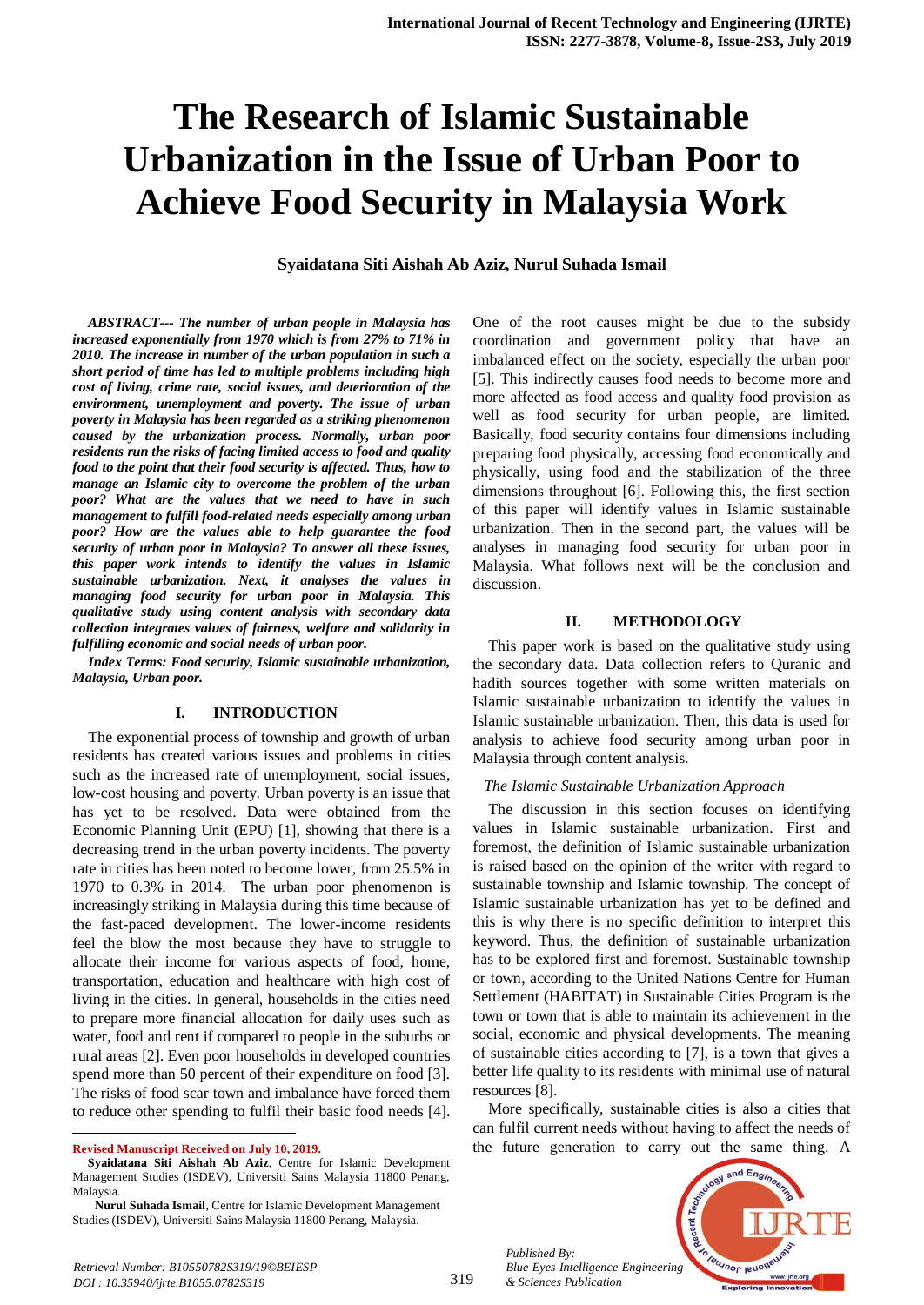# **THE RESEARCH OF ISLAMIC SUSTAINABLE URBANIZATION IN THE ISSUE OF URBAN POOR TO ACHIEVE FOOD SECURITY IN MALAYSIA WORK**

sustainable city provides relatively better quality of life. Some of the important components in sustainable cities include the integrity of the environment, life quality, economic security and democratic participation [9]. In [10] adds to the assertion that developing sustainability in the context of a town must fulfill certain requirements such as equity, social justice or fairness and human basic rights, human basic needs, social and ethnic, the awareness of the environment and integrity. According to [11], sustainable town is defined as the development of a sustainable cities that refers to the development of an ongoing social wellbeing. Part of the effort in the town's good wellbeing can be seen from the urban planning in terms of the physical, social and culture. Therefore, the habitation concept in town sustainability in the context of sustainable development indicates that the people are always happy, busy with various economy, social and physical, safe, interesting and healthy [12]. Nonetheless, these definitions of sustainable cities give more focus on sustainable introduced by the West without connecting any aspect of religion. The aspect of religion is important in managing and implementing any decisions or actions done by Muslims.

Therefore, the definition of Islamic cities is also raised in creating a wholesome definition of Islamic sustainable urbanization. The word 'town', according to Ibn Manzur is Medina that comes from the word *madain*. Madinah means the town built on the original birthplace of a civilization and the word is rephrased to Madinah al-Rasul. Other than that, in [13] adds to the assertion that an Islamic cities is a cities that leans on Islamic elements and values. Its residents' morality lies in succumbing to Allah SWT and the laws of the township are based on the al-Qur'an. Next, the moral of the residents is modelled on the *Sunnah* of the Prophet Rasulullah SAW. A modern Islamic cities places focus on Islamic understanding and philosophy as the main guidance. In this matter, Islamic towns reflect the religious ideas that represent Islam in all aspects. Islam as the space and communication for the cultural climate that influences the urban landscape, physical appearance, population structure also the relationship between one resident and another and their surrounding areas [14]. In this vein, in [15] explains that in an Islamic city, the residents have to understand the values instilled or the faith they hold on to. It is clear then that Islamic cities is a cities that has its own soul [16].

Based on the definitions of sustainable cities and Islamic cities explained earlier, it can be concluded that an Islamic sustainable township is a sustainable Islamic town, characterized by Islam and administered in an Islamic way. Islamic sustainable township also emphasizes on a comprehensive balance in the aspects of the environment, economy, sociopolitics and spirituality. The balance in all these aspects must be in tandem and at par with town development done, so that it can cater for the needs of the society today and for the future. Based on the Islamic sustainable township, it is found that there are three values that need to be considered in fulfilling the needs of the town residents that not only focusing on elite and middle classes only. The low-class people like urban poor should also be considered by both the government and the public. The following discussion should further be on values extracted from Islamic sustainable urbanization. The values are those

of fairness, welfare and solidarity. All these values are seen in terms of the economy and social of the urban poor themselves in ensuring that food security is not an issue.

## *Fairness*

In managing the cities, the value of fairness in the economic and social systems needs to be emphasized. In its economic orientation, Islam has paid attention to the urban economic capability to prepare the people's economic needs. The main objective of the town economic planning would be to increase the income and increase the life quality of the people. Other than that, occupations and easy access to occupations and income must be focused on all citizens [17]. Therefore, fairness for all must be in tandem with the declaration of human basic rights whereby everyone has the right to obtain sufficient life status for the health and welfare of himself and his family including food, clothing, housing and so on. They have the right to get protection in cases of incapability, sickness or other depravity of life which are beyond control [18].

According to Quraish Shihab, the principle of balance demands humans to live in balance, in compatibility and in tune with himself or herself, their community, even with their surroundings. The purpose of this principle is to prevent all forms of monopoly and center of economy towards an individual or any particular group [19]. Allah SWT decrees a verse, meaning:

*"And what Allah restored property) to His Messenger from the people of the towns-it is for Allah and for the Messenger and for (his) near relatives and orphans and the (stranded) traveller- so that it will not be a perpetual distribution among the rich from among you. And whatever the Messenger has given you-take; and what he has forbidden you-refrain from. And fear Allah; indeed, Allah is severe in penalty." (al-Hasyr, 59:7)*

This verse explains that the asset of wealth does not only circulate around millionaires and limited around the poor. Every position of the economy given to the rich opposes the Islamic economic theory other than being in contrast to the development regulation goals as a whole [20]. Thus, al-Qur'an condemns those who are fortunate and those in power, but who do not demonstrate any empathy towards the weak, like orphans, widows, the impoverished and the homeless [21]. Based on the history of the Islamic cities before the century, Mecca had been a well-developed city, bustling with business activities. Although Mecca was a dry land and agricultural activities were nearly impossible there, with the mercy of Allah SWT, its people were protected from starvation and fear. During the era of the Rasulullah SAW and Abu Bakar, the national treasury resources were obtained through zakat collection, donations, *jizyah*, *ghanimah* and al-fay. All of the national income was spent fully on the people in need and who had the rights to receive it [13]. According to [22], social development should be one that complies with the fairness principles. His opinion about fairness is that it encompasses and includes social justice

*Published By: Blue Eyes Intelligence Engineering & Sciences Publication* 

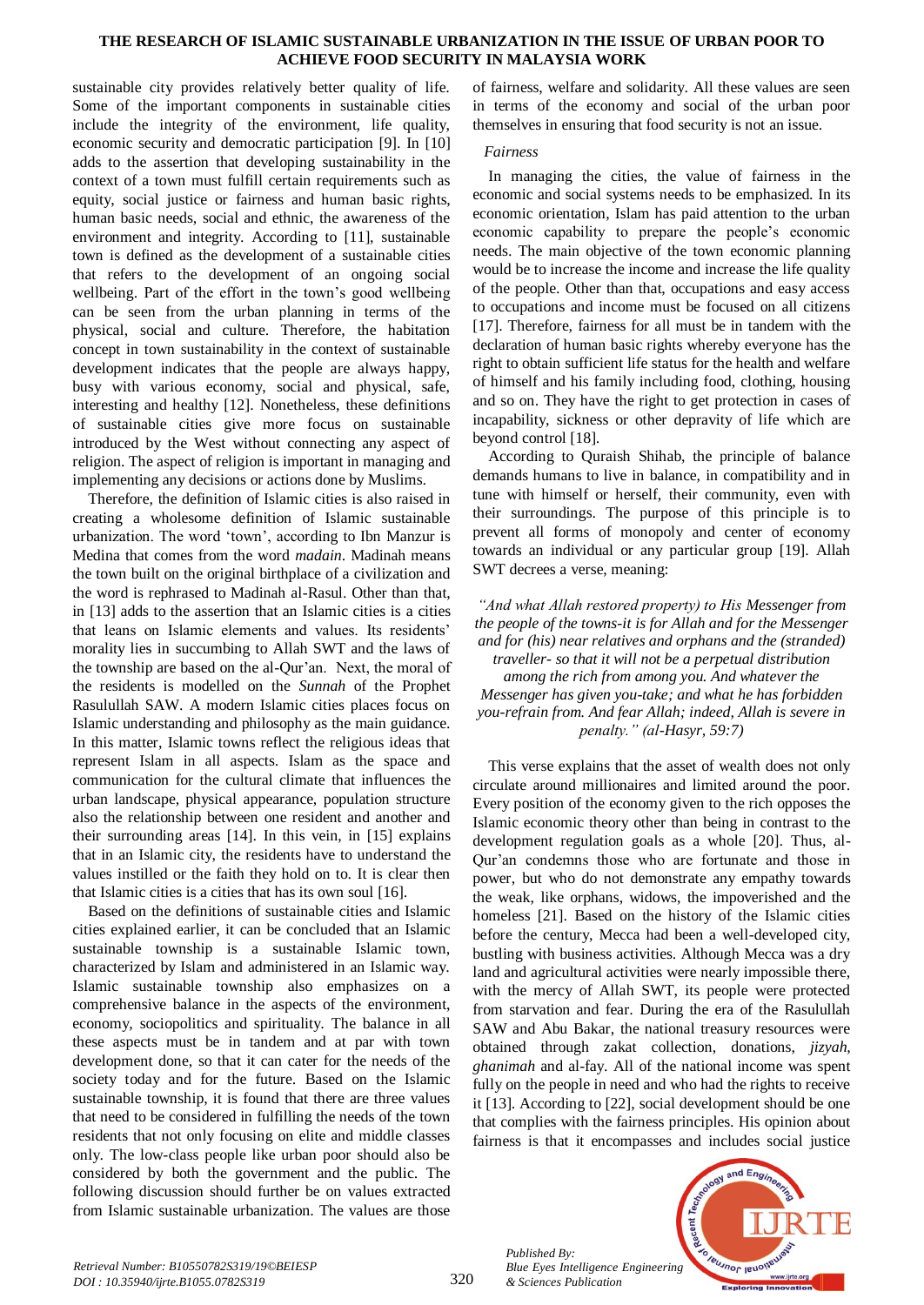and social distribution. When distributing wealth, it is fair to prepare the same opportunity to all citizens. In [22] determines on the public spending on human's wellbeing by looking at the role of zakat, *waqaf* and donations as additions to the spending from the treasury. This means giving power to the poor and the weak economically through a direct and an indirect assistance [23]. The value of fairness in giving donations instilled through the granting of zakat can help reduce one's sufferings, hardship and inadequacy for those less fortunate especially concerning food [24].

With that, the distribution system in the Islamic economy must be based on the basic principles of Islamic economy, among which are individual freedom, social assurance, the prohibition of accumulating wealth and assets and fair distribution of wealth [25]. Fairness is also needed in the distribution of wealth towards the society. Social justice aims to reduce inequality by eliminating the poverty gap [26]. In fulfilling the economic needs of the urban residents in particular, the value of welfare is significant to help the people in need and cater for their food needs.

#### **DISCUSSION & RESULTS**

*Welfare*

Other than that, in urban development management, the welfare value has to be instilled in the society. Islam promotes social justice. Human beings helping one another is a common and natural instinct among individuals. One cannot free himself from being dependent on other people. In Islam, this mutual help principle is called *ta'awun* which is a mutual responsibility between Muslims especially and among humans, generally [27]. Allah SWT decrees a verse, meaning:

*Righteousness is not that you turn your faces toward the east or the west, but (true) righteousness is (in) one who believes in Allah, the Last Day, the angels, the Book, and the prophets and gives wealth, in spite of love for it, to relatives, orphans, the needy, the traveler, those who ask (for help), and for freeing slaves; (and who) establishes prayer and gives Zakah; (those who) fulfil their promise when they promise; and (those who) are patient in poverty and hardship and during battle. Those are the ones who have been true, and it is those whose are the righteous (al-Baqarah, 2:178)*

The verse above explains that Allah SWT orders that we priorities others although we need something ourselves such as *infaq* or donating the food that we like. Allah SWT orders that we treat orphans well because they do not have anyone who can support them financially, they are left abandoned by their father by death when they are still weak and small and who have no capability yet to find their own income. Other than that, donations must also be spared for the poor who do not have food, clothing and accommodation needs fulfilled. Next, Ibnu Sabil who was a traveler and who had run out of basic supplies must be assisted so he could get back to his home. Assistance like zakat and donations must be given to those asking for it. Allah SWT also orders that slaves should be made free- those who made the agreement to redeem themselves and who did not have the money to do. This verse shows that there is an element of patience in times of hardship and suffering. Patience is the virtue of piety. They donate the assets that they love, perform prayers, issue zakat and seal a deal. They are able to carry out their duties and play the role that has been decided by Allah SWT persistently, resiliently, calmly and moderately [20].

Islam promotes the concept of fairness on Muslims. It does not discriminate the rich from the poor or those with ranks and positions from common, ordinary men. In Islam, all humans are the same and share the same status. The much admitted difference would be related to one's individual faith or *taqwa*. Al-Qur'an has conditioned that all humans come from the same origin which is Adam a.s. [28]. According to [29], one is capable of doing two things. The first is an individual spiritual relationship that is vertically good. The second one is the social relationship that is horizontally good. This shows that one is able to perform an individual spiritual relationship and a horizontal social relationship. For people who are able to do both of them well, they are not only adored by the people around them but they are also loved and improved in status by Allah SWT.

One of the criteria of the *Madani* society that exists in Medina is the balance between social rights and social obligations. Every member of the society has a balanced right and obligation to create peace, harmony and solidarity. The concepts of zakat, *infaq*, donations and *hibah* for Muslims also Jizyah and Kharaj for non-Muslims, create a fair balance to the problem. Such a balance would be imposed on all aspects of life, to the point that there is no group that is treated more special than other social groups [30]. During the ruling of Umar, social welfare is very much prioritized. Social assistance is given to those categorized as the poor and those incapable of working. Khalifah Umar al-Khattab did this by determining a minimum life status that can become reference in created the poverty line. During that time, other than receiving money, the poor will accept about 50 kg of flour every month. To prevent dependency and acts of begging, those entitled to receive government's social assistance will be asked to perform community work [31]. Ibn Hazm contended that rich people have the responsibility to fulfil the needs of the poor. State rulers have to force them to prepare their essentials, clothing and housing that ensure protection and privacy [32]. Here, solidarity among the urban residents is crucial to ensure that food gets to be distributed sufficiently to those in need.

#### *Solidarity*

Through the solidarity value in the Islamic sustainable urbanization, it can be instilled through the neighborhood or bonding of the people who really care and who are concerned about each other. According to [33], manhaj rabbani can be seen through the commands of Allah SWT to humans to preserve their relationship through the implementation of all orders and to leave behind all that He forbids, and at the same time Allah SWT orders humans to

preserve their relationship with humans. Certain morality and manners have been outlined in the al-Qur'an and

*& Sciences Publication* 

*Published By:*

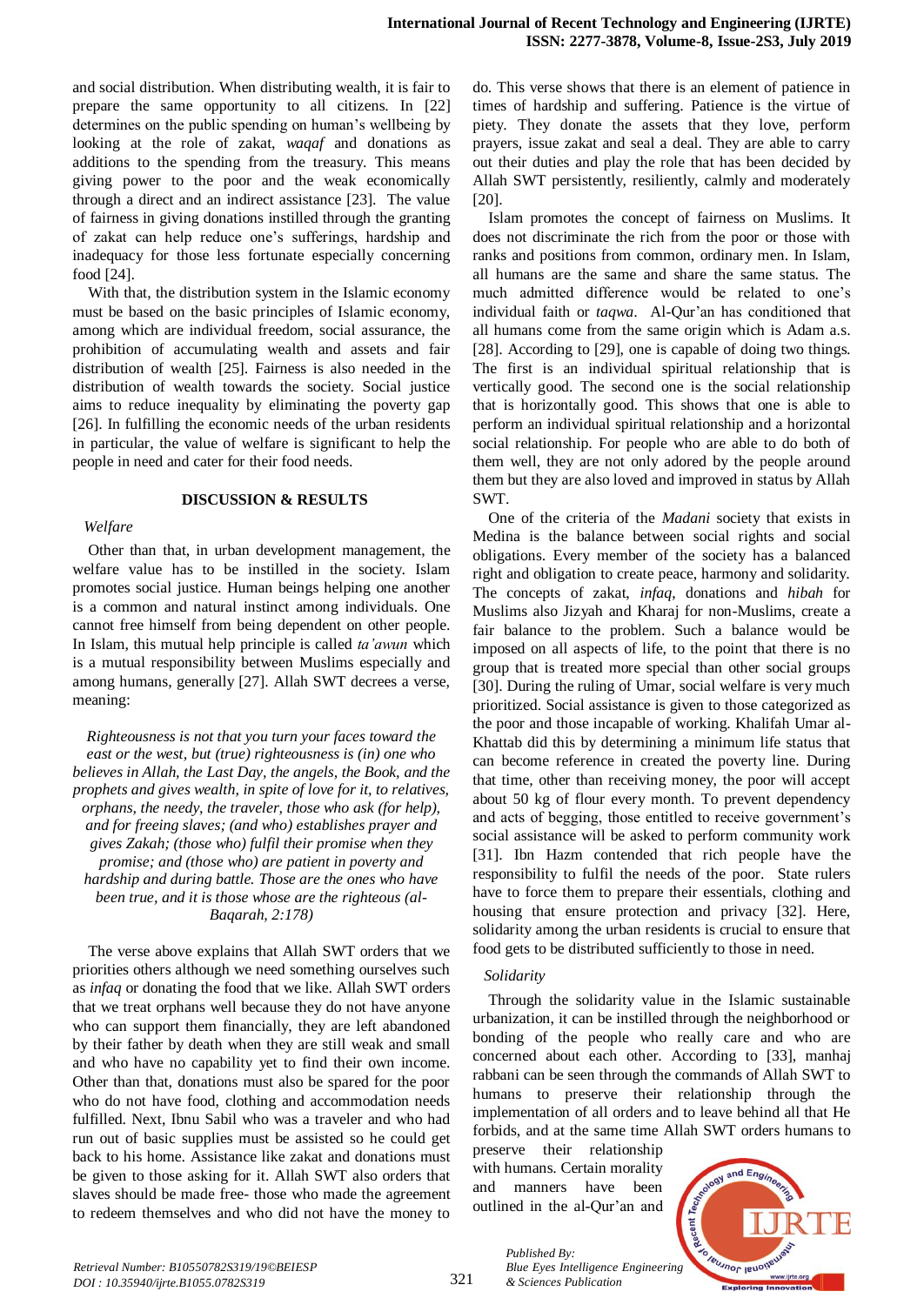## **THE RESEARCH OF ISLAMIC SUSTAINABLE URBANIZATION IN THE ISSUE OF URBAN POOR TO ACHIEVE FOOD SECURITY IN MALAYSIA WORK**

*Sunnah* to take care of their relation between a human and another in every social level starting from the relationship between a husband and a wife, parents and children, neighbors, the relationship in the society and the relationship between the people and their rulers. Relationships in social institutions like this carry their own morality, manner, rights, orders and prohibitions that have been outlined by Allah SWT and His Prophet [34]. The value of solidarity can be widened through the participation of the public and social interactions especially in towns- this ensures a peaceful surrounding and environment and life comfort. Al-Qur'an mentions about the indicators of wellbeing in surah Quraisy. Allah SWT decrees:

# *"Let them worship the Lord of this House. Who has fed them, (saving them) from hunger and made them safe, (saving them) from fear. (Quraysh, 106:3-4)*

This verse explains that based on the land of the state, the people should have been consistently threatened by starvation, but Allah SWT rescued them by providing them food supplies. They should have always been afraid, judging by their weakness and based on their surroundings, but Allah SWT makes them feel calm and peaceful [35]. It is for them to worship Allah SWT and not finding other entities in place of Him [36]. There is a hadith that encourages one to share their resources with the neighbors to avoid wasting away or spending extravagantly [37]. Abdullah bin Zubayr narrated that he once heard the Prophet SAW dictate:

# Ibn 'Abbas told Ibn a-Zubayr, "I heard the Prophet, may Allah bless him and grant him peaced, say, "*A man is not a believer who fills his stomach while his neighbour is hungry*." (Sahih al-Albani: 12)

Muhammad SAW was really concerned about social issues such as poverty, converts, the wellbeing of Muslims and facing the *jahiliyah*. He exerted some efforts in improving and observing his followers' life needs. The forms of social wellbeing during the time of the Prophet in principle, are similar to the social wellbeing we are enjoying today, although the era, situations and circumstances remain different. During his time, social issues managed to be resolved directly by him. Muhammad SAW also practiced donating to his people in the month of Ramadhan. Muhammad SAW was really particular about Ramadhan, because it is a special month compared to the others [38]. *Infaq* given, indirectly helped the people in need especially in getting sufficient food. Thus, the Islamic sustainable urbanization approach based on the values of fairness, welfare and solidarity is evident in the achievement of food security in Malaysia.

# **The Achievement of Food Security in Malaysia among the Urban Poor in Malaysia Based on the Islamic Sustainable Urbanization Approach**

Next, in this section, we will discuss and analyse the values of Islamic sustainable urbanization in managing food security especially towards the urban poor in Malaysia. As found in the first section, the three main values that have become fundamental in the Islamic sustainable urbanization and they are fairness, welfare and solidarity in the context of fulfilling the economy and social aspects of the society. This network of values forms an approach that leads towards achieving food security for the urban poor in Malaysia.

Based on the definition of food security, the components involved cover the elements of availability, accessibility, food use and stability to the population in a continuous way. The achievement of food security is very important to the residents because food is human's basic right as mentioned in the hadith of Rasulullah SAW which means:

Uthman ibn Affan reported: The Prophet, peace and blessings be upon him, said, "*There is no right for the son of Adam except in these things: a house in which he lives, a garment to cover his nakedness, a piece of bread and water.*" (Sunan al-Tirmidhī: 2341)

Due to this, the emphasis is laid on the ability to access quality food. Currently, the urban poor are exposed to some limitations in terms of accessibility and food stability. Therefore, through the values of fairness, welfare and solidarity in Islamic sustainable township the food security can be achieved. The first is through the role of the rulers in addressing this because of the power vested in them. The responsibilities of the rules are in preparing sufficient amount of food, food that is halal and safe for the people [39]. This proves that it is the collective responsibility of the rulers as part of the society which, at the same time, gives life to the entire town.

The lack of affordability to buy from the market has become a problem to the urban poor that it influences food accessibility [40]. Thus, it has become the priority to make sure on price stability to help urban poor who are affected by the cost of living in town. In general, the rise in the food price influences the household spending that it affects food security. When the food price increases, low-income households will have the tendency to allocate most of the spending on food [41]. This causes the urban poor to priorities their income for food compared to other equally pressing needs.

Thus, administrators as the authority have to formulate a policy or strategy with regard to price control for basic food needs other than giving incentives and subsidy to the food materials. Automatically, the residents will have a high purchasing power towards food in line with the income rate of the urban poor. Even the welfare of the people can be assured when there is assurance of price stability by the administrators. The sustainability of food accessibility for the urban people is also stronger with the intervention of the rulers following the values of fairness in sustainable Islamic development based on the economy that stresses on the capability of the urban economy to provide for the needs of its residents.

The values of welfare, fairness and solidarity in Islamic sustainable urbanization are materialized with applications

based on Islamic economy to achieve food security among urban poorites. The

*Published By:*

*& Sciences Publication* 

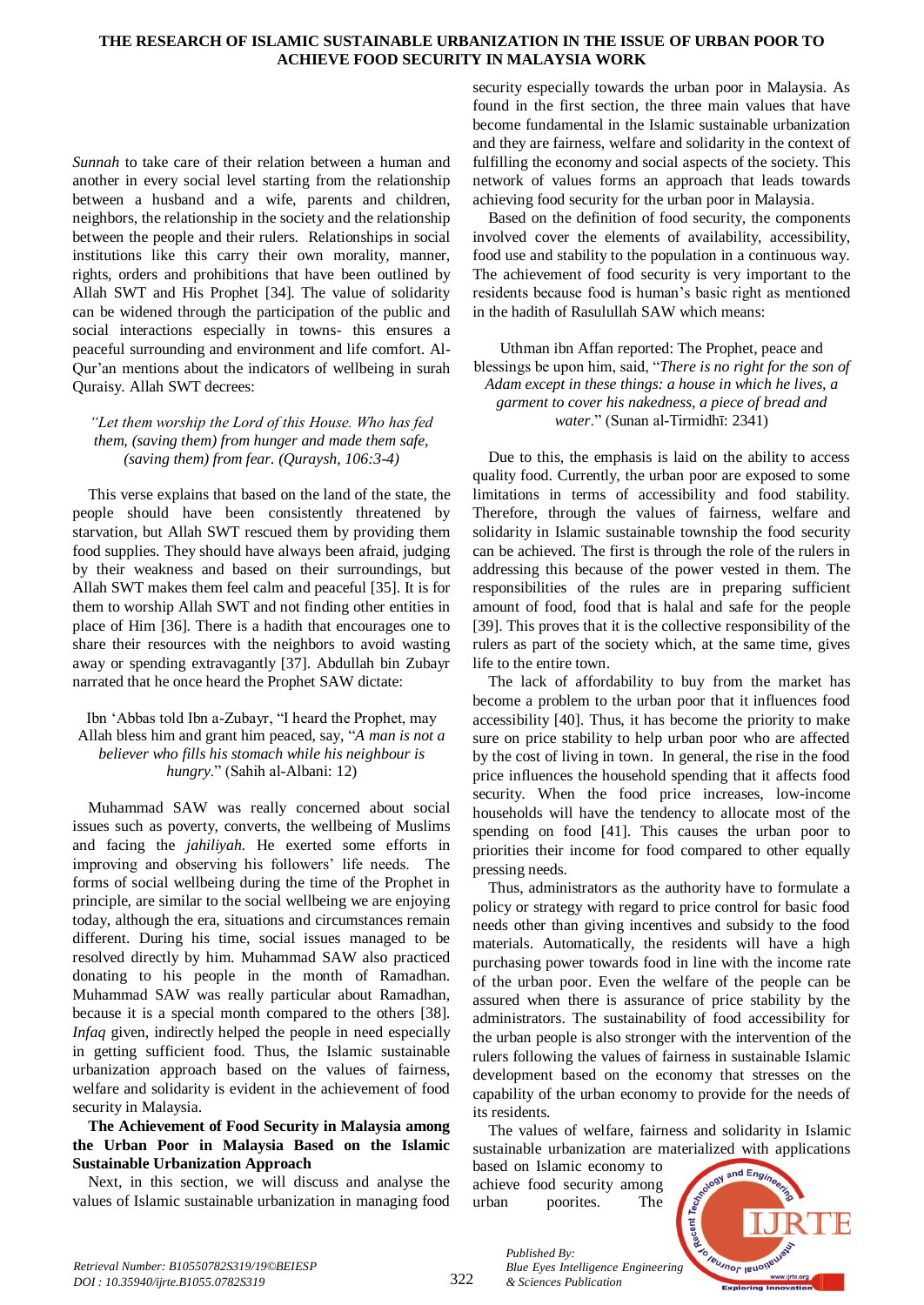| instruments of zakat, waqf, <i>infaq</i> and <i>sadaqah</i> are methods |            |  |        |        |          |          |
|-------------------------------------------------------------------------|------------|--|--------|--------|----------|----------|
| adopted to reduce the rate of poverty of the people also                |            |  |        |        |          |          |
| increase                                                                | residents' |  | living | status | $[42]$ , | $[43]$ . |

The implementation of the instrument assures the fairness in the food distribution because this activity is a good practice that must be implemented or done voluntarily [44]. In reference to the Islamic sustainable township, all these values are extracted through the implementation of the Islamic economic instrument concentrating on the balance between the economy and the society.

In the context of food security, the wealth redistribution can be generated through zakat as the wealth is not accumulated in one group, but rather circulates to the groups in need. The implementation of zakat in every state, as it is in Malaysia has successfully shown that the need for basic food needs is met and at the same time their food security is guaranteed. The assistance given is in the form of physical food and financial assistance monthly or occasionally [45]. Although it is not sustainable for the recipients, this effort can help urban poor to achieve food security. The poor in the urban areas can still manage financially for example, to buy food. Additionally, residents who get food assistance will automatically gain access for quality food.

Zakat is the right of the poor from those who are rich [46] and at the same time, it displays a bond of solidarity among Muslims. The welfare of the people living in cities can be preserved and at the same time the rights of Allah SWT are fulfilled. Even the food security network in urban poor can be realized through campaigns of donations and *infaq* in the efforts to inculcate the values of welfare and solidarity. The suggestion for *infaq* is as narrated in surah al-Munafiqun verse 10.

"*And spend (in the way of Allah) from what we have provided you before death approaches one of you and he says, "My Lord, if only You would delay me for a brief term so I would give charity and be among the righteous." (al-Munafiqun, 63:10).*

Such a contribution can be gathered in the food collection center by making the mosque, the *musolla*, the residential hall as the medium. The period of time needed to distribute the *infaq* is not only confined to Ramadhan but the entire time. It can open up opportunities to the society to help each other and share with those in need in the town. The effort to achieve food security must be carried out by all parties including the ruler, the community, business companies, non-government bodies and also individuals especially to help the urban poor.

For time being, for instance, concentrated food assistance has been established such as the Food Bank, targeting at urban poor such as homeless people, children and the households in need. For example, under the program Food Aid Foundation which collects food materials from the manufacturers, companies, wholesalers or individuals who wish to contribute food to charity homes, voluntary organizations, refugees, poor families and street kitchen programs. Through such programs, it can ensure that risked people, who are also in poverty gain accessibility and food quality that can gradually strengthen food security for the urban poor community.

In specific, for the neighbourhood and the local community, the members of the society must be educated with the attitude of concern towards members of the society and produce the need to help and share with one another. Every individual has the responsibility to know about the others' conditions by helping to deal with the issue of food security. This action has to come from an individual to the community and the country [44]. For this reason, the urban society in the Islamic sustainable urbanization needs to achieve stability between their rights and social obligations through the values of fairness, welfare and solidarity to achieve food security for all residents. The Muslim solidarity values are built by providing enough food for other people because of the need to preserve human lives as depicted in the Quran:

*"The believers are but brothers, so make settlement between your brothers. And fear Allah that you may receive mercy." (al-Hujurat, 49:10)*

# **III. CONCLUSION**

Based on the discussion above, it can be concluded that the Islamic sustainable urbanization approach stressing upon the values of fairness, welfare and solidarity can be seen to be able to achieve food security for the urban poor. This group of people who face the issue of food depravity involving the lack of food and poor food quality is really in need of assistance. Thus, responsible parties especially rulers and the concerned local community need to play their role in helping the poor in the cities. Good moral values like fairness, welfare and solidarity need to be practiced ensuring continuing food security to the poor people in the cities.

# **IV. REFERENCES**

- 1. Economic Planning Unit (EPU), Incidence of poverty by ethnicity, strata and state, Malaysia, 1970-2012. Putrajaya: Prime Minister's Department, 2014.
- 2. E. Wratten, "Conceptualizing urban poverty," Environment and Urbanization, 7(1), 1995, pp. 11-39.
- 3. M. T. Ruel, J. Garrett, S. Yosef, and M. Olivier, "Urbanization, food security and nutrition," in Nutrition and Health in a Developing World, S. D. Pee, D. Taren, and M. W. Bloem, Eds. Cham: Humana Press, 2017, pp. 705- 735.
- 4. I. Matuschke, "Rapid urbanization and food security: Using food density maps to identify future food security hotspots," International Association of Agricultural Economists Conference, 2009, pp. 1-15.
- 5. N. R. Zainal, G. Kaur, N. A. Ahmad, and J. M. Khalili, "Housing conditions and quality of life of the urban poor in Malaysia," Procedia-Social and Behavioral Sciences, 50, 2012, pp. 827-838.
- 6. Food and Agriculture Organization (FAO), Methods to Monitor the Human Right to Adequate Food. Rome: FAO, 2008.
- 7. M. Roseland, "Dimensions of the eco-city," Cities, 14(4), 1997, pp. 197-202.



*Retrieval Number: B10550782S319/19©BEIESP DOI : 10.35940/ijrte.B1055.0782S319*

*Published By:*

*& Sciences Publication*